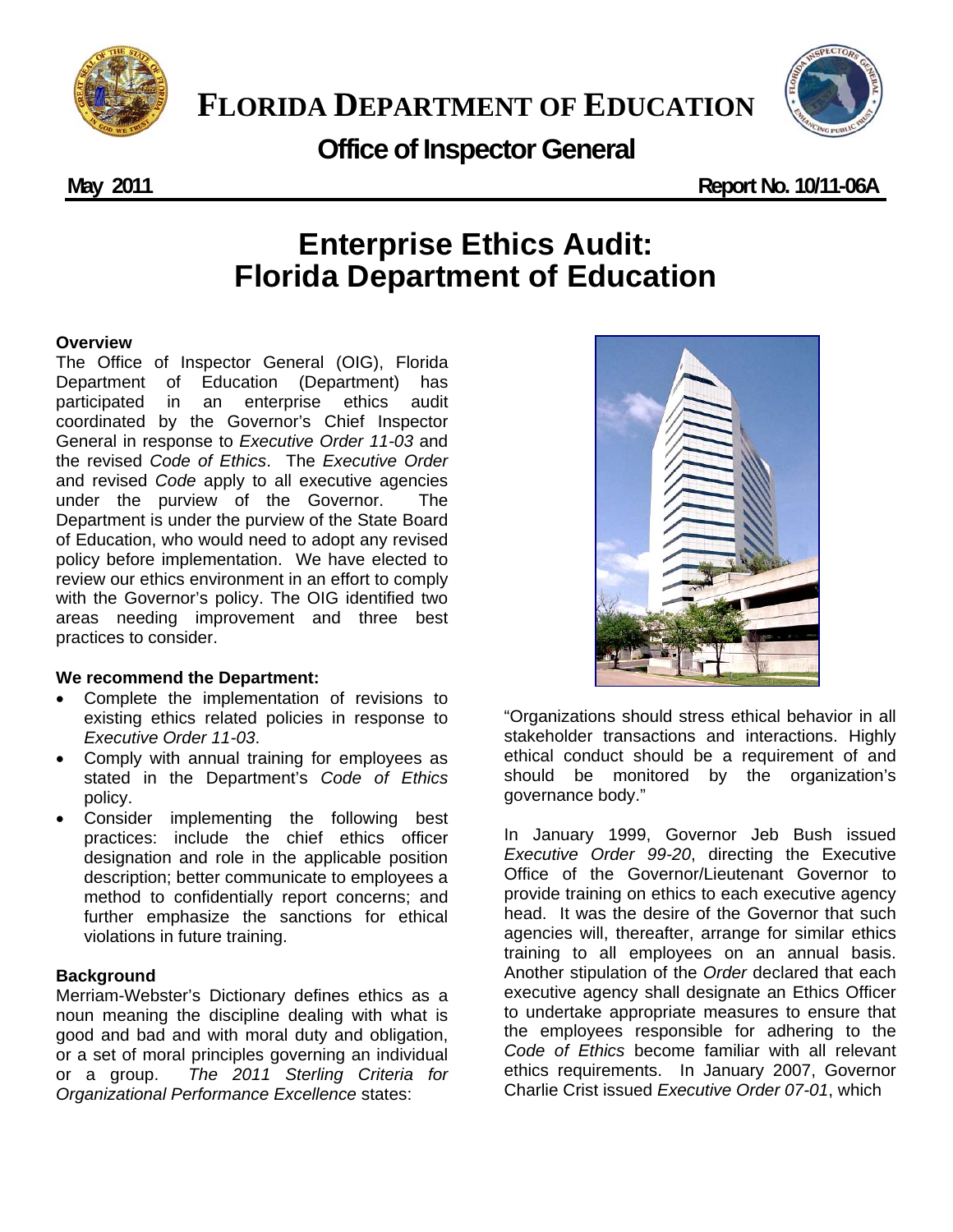also directed immediate adoption and implementation of a *Governor's Office Code of Ethics* and a *Code of Personal Responsibility*. *Executive Order 07-01* both reinforced and built upon sections of *Executive Order 99-20*.

In January 2011, Governor Scott issued *Executive Order 11-03*, directing the immediate adoption and implementation of a revised *Code of Ethics (Code)* by the Office of the Governor. It requires each executive agency secretary to designate an individual at his or her agency to act as the agency's chief ethics officer, who will make reasonable efforts to ensure that the employees responsible for adhering to this *Code* become familiar with relevant ethics, public records and open meeting requirements. Each agency was directed to implement any agency-specific adjustments to the *Code* within 45 days of the date of the order. This *Code of Ethics* imposes more stringent requirements than the *Code* it revises.

The Governor's Chief Inspector General has called on all inspectors general to come together to conduct an enterprise wide evaluation of each agency's ethical climate. Over 20 state agencies have participated in this audit. Each team will provide a report to their agency head. The Chief Inspector General will provide a roll-up report to the Governor based on findings and recommendations listed in the agency reports.

#### **Audit Results**

On March 8, 2011, an ethics climate survey was distributed to 2,723 individuals with a Department

(fldoe.org) email address. This included approximately 300 contracted or other personnel who are not Department employees and approximately 150 Other Personal Services (OPS) employees. The survey response rate was approximately 41%. The survey asked employees to rate their view of the ethical behavior of senior management, supervisors, and coworkers, as well as rate ethics related training and policies. Overall employee opinion on ethical behavior was highly positive as shown in Table A below.

In addition to the enterprise climate survey questions, employees were asked if they personally knew of any unethical behavior or fraud in the agency. Approximately 13% of respondents answered yes.

An enterprise ethics compliance questionnaire was completed as part of the inter-agency audit. The compliance questionnaire helped identify areas of compliance, two areas needing improvement and three potential best practices to consider for the Department. The following are examples of Department compliance:

- The Department designated a chief ethics officer.
- The Department distributed an email to all staff encouraging the review and adherence to the revised *Code* and discussed revisions to *Section IV. Current Statutory Code of Ethics*.
- The chief ethics officer provided an ethics briefing discussing the revised *Code* to senior Department management on March 7, 2011.

| Question                                                                                                                | <b>Positive</b><br>Response* | <b>Negative</b><br>Response* | <b>No</b><br>Opinion* |
|-------------------------------------------------------------------------------------------------------------------------|------------------------------|------------------------------|-----------------------|
| My agency's senior management models and promotes ethical<br>behavior.                                                  | 83%                          | 9%                           | 7%                    |
| My supervisor models and promotes ethical behavior.                                                                     | 90%                          | 6%                           | 3%                    |
| My coworkers model and promote ethical behavior.                                                                        | 90%                          | 6%                           | 3%                    |
| I have been adequately trained by my agency to know what<br>constitutes ethical and unethical behavior.                 | 72%                          | 16%                          | 10%                   |
| My agency's ethical guidance, including code of conduct, policy<br>and/or other guidelines, is clear and comprehensive. | 77%                          | 5%                           | 16%                   |

Source: Climate survey results supplied on 3/23/11, compiled by the Florida Department of Transportation using Survey Monkey. \*Percentages listed may not total 100% due to skipped questions.

# **Table A**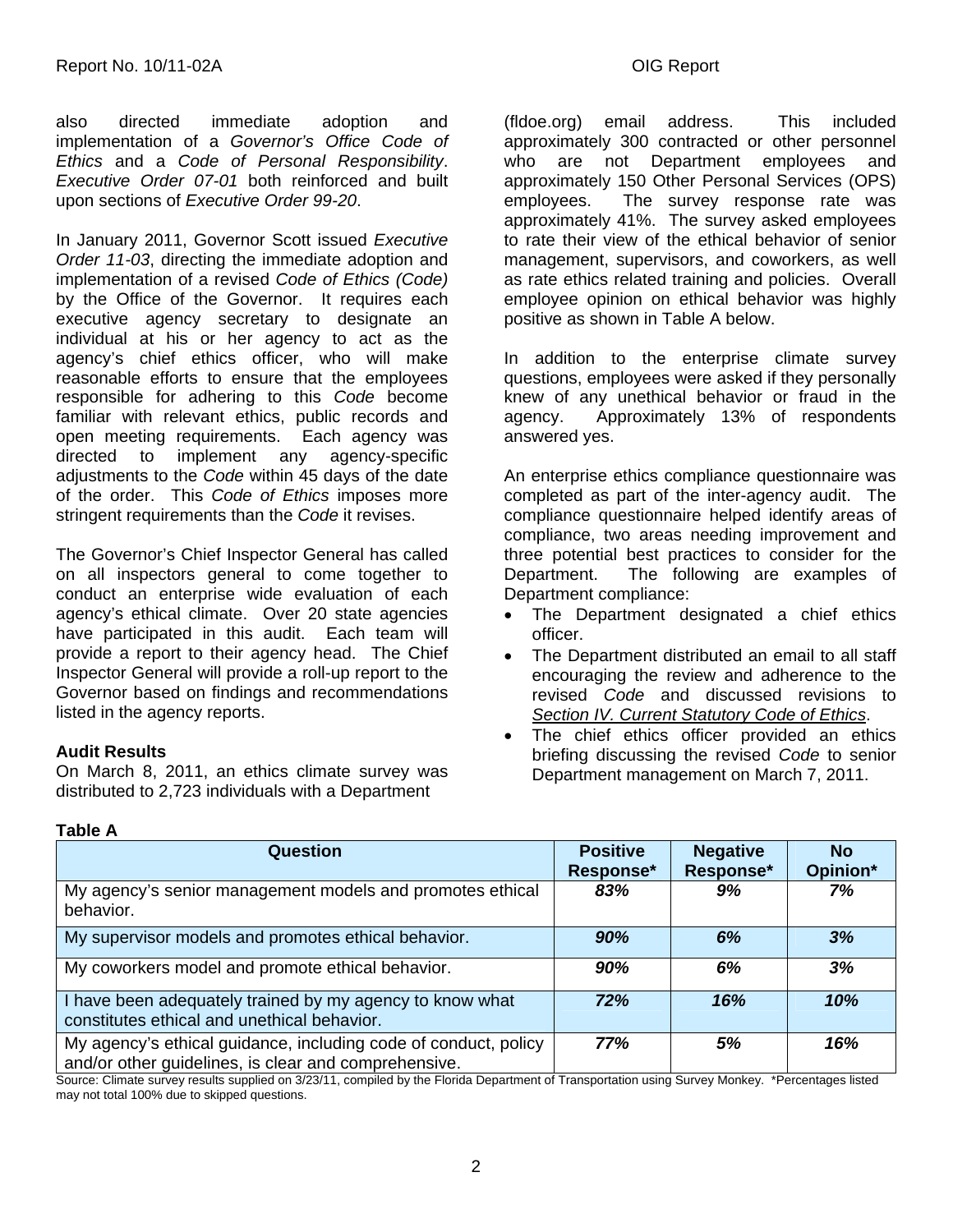# **Areas Needing Improvement**

#### **1. The Department has not fully implemented adjustments to existing policies as directed in** *Executive Order 11-03***.**

*Executive Order 11-03* calls for several actions to be taken by agencies under the purview of the Governor, including the review of current policies in light of the revised *Code*. The ethics officer informed the OIG that the Department has reviewed The *Executive Order* and the *Code* in an effort to identify any differences from current policy. We also were informed that plans have been made to make the Department's ethics policies consistent with the revised *Code*.

Section 1. of the *Order* directs agencies to implement agency specific adjustments to existing policies by February 18, 2011. The Department is preparing an updated on-line version of its *Code of Ethics*, but has not yet fully implemented changes due in part to obligations associated with the Legislative Session and the absence of a full State Board of Education to adopt the new *Code of Ethics*.

*The Association of Certified Fraud Examiners (ACFE)* article titled *Tone at the Top: How Management Can Prevent Fraud in the Workplace*  recommends that management communicate to employees what is expected of them in an effort to set the right tone. Current policies are crucial in conveying what is expected of employees. We recommend the Department:

• Complete the implementation of revisions to the ethics related policies in a timely manner.

#### **2. The Department has not provided annual training to employees as directed in its**  *Code of Ethics* **policy.**

The Department revised its *Code of Ethics* policy effective July 1, 2007. The policy directs the chief ethics officer to "ensure that the Department provides annual training for officers and employees" on subjects mirrored in the revised *Code*. Currently, the Department provides new employee orientation, including information on ethics and sexual harassment. The Division of Vocational Rehabilitation and the Division of Blind

Services have provided ethics related training to their staff, but annual training is not currently provided on a Department-wide basis.<br>Approximately 34% of the climate survey Approximately 34% of the climate survey respondents stated they received ethics training within the last year.

Policies and procedures connect management's vision to the agency's day to day operations. To help ensure that policies are understood by all employees, we recommend the Department:

• Provide annual training in compliance with the *Department Code of Ethics* policy.

# **Best Practices to Consider**

*The United States Government Accountability Office (GAO)* issued an *Internal Control Management and Evaluation Tool* in August 2001 to assist in determining how well an agency's internal control is designed and functioning. In a commitment to competence, the *GAO Evaluation Tool* directs management to identify and define the tasks required to fill a position/role. This may be accomplished with formal position descriptions defining tasks required for a role. The position description should be up-to-date and clearly communicated to the employee. Department employees receive a position description; however, the chief ethics officer role was not defined in their position description.

#### We recommend the Department:

 Include the chief ethics officer designation and role, to include defined tasks, in the applicable position description.

The climate survey distributed to Department employees provided the opportunity for comments. Approximately 130 comments were provided, including 13 concerns with reporting anonymity or retaliation; 13 concerns with favoritism, including the hiring process; and 23 concerns with actions by management. Seventy-nine percent (79%) of respondents indicated that they know how to report suspected unethical behavior and fraud within the agency; however, only 57% of respondents agreed/strongly agreed that unethical conduct is appropriately handled by management. The *ACFE's Tone at the Top* lists important steps to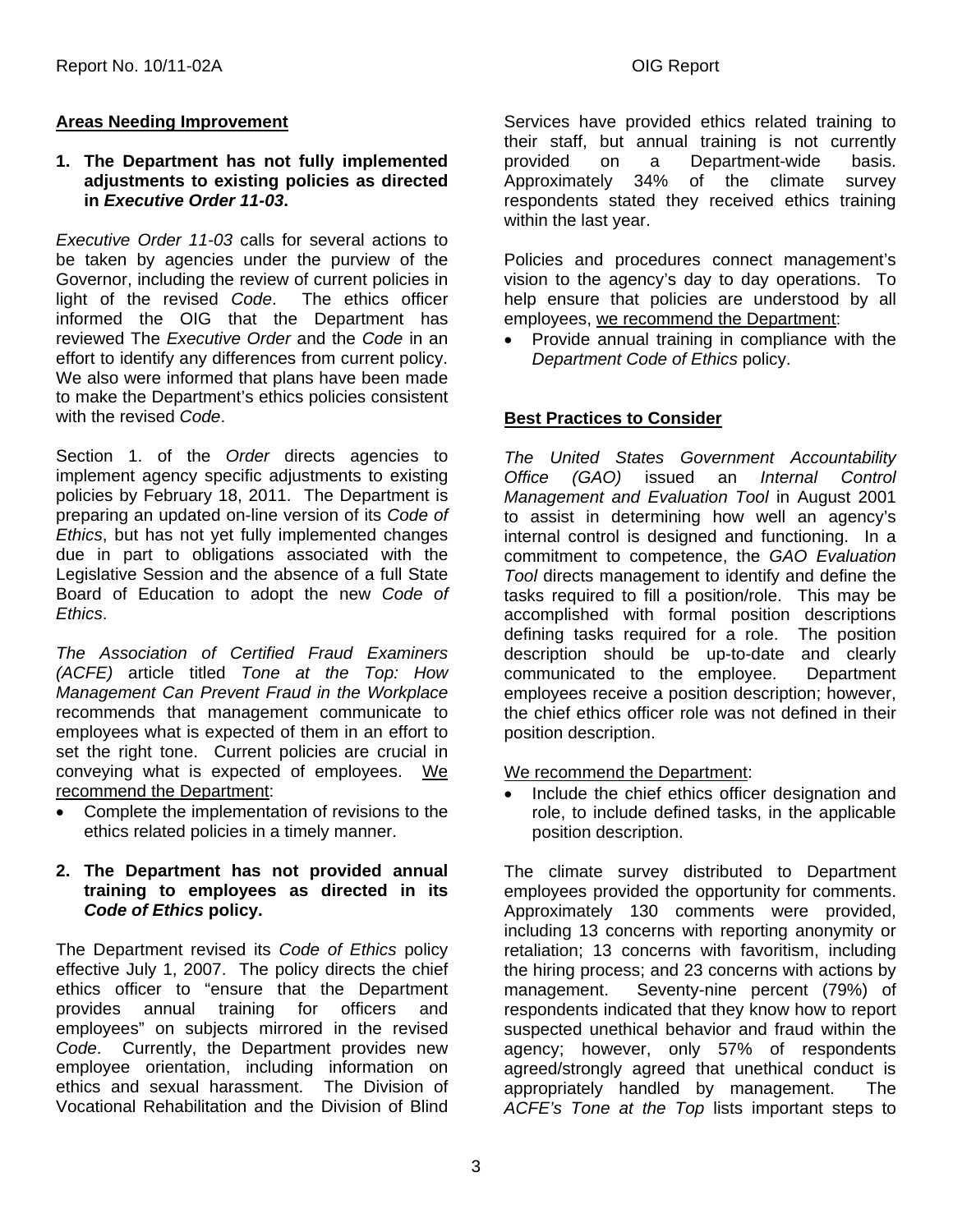take to communicate the message of responsibility and accountability to employees. This list includes implementing a confidential hotline, establishing a whistleblower policy, and implementing effective disciplinary measures.

We recommend the Department:

- In addition to the current website, communicate to employees on a periodic basis a method to confidentially report suspected fraud and/or unethical behavior, while informing employees of their rights under *Florida's Whistle Blower Act*.
- Further emphasize the sanctions for ethical violations in future training.

## **Objectives and Scope**

The objectives of this audit were to evaluate the agency's implementation of the *Office of Governor's Executive Order Number 11-03, Ethics and Open Government*; and evaluate the design and effectiveness of agency ethics-related objectives, guidance, and activities in order to identify areas of potential weakness and best practices that could be shared among all State agencies.

The audit scope focused on current Department policies and procedures, the current ethical climate of employees, and recent actions taken by the Department pertaining to ethics and open government.

#### **Methodology**

This audit was conducted in accordance with *The International Standards for the Professional Practice of Internal Auditing*, published by the Institute of Internal Auditing. The audit team achieved these standards by:

- Researching applicable statutes, rules, policies and procedures, executive orders, and judicial reports.
- Completing an ethics related compliance questionnaire.
- Conducting an ethical climate survey of Department employees.
- Meeting and working with key Department staff.

#### **Closing Comments**

The OIG would like to recognize and acknowledge Department management and staff for their assistance during the course of this audit. The fieldwork and audit results relied on participation from Department employees.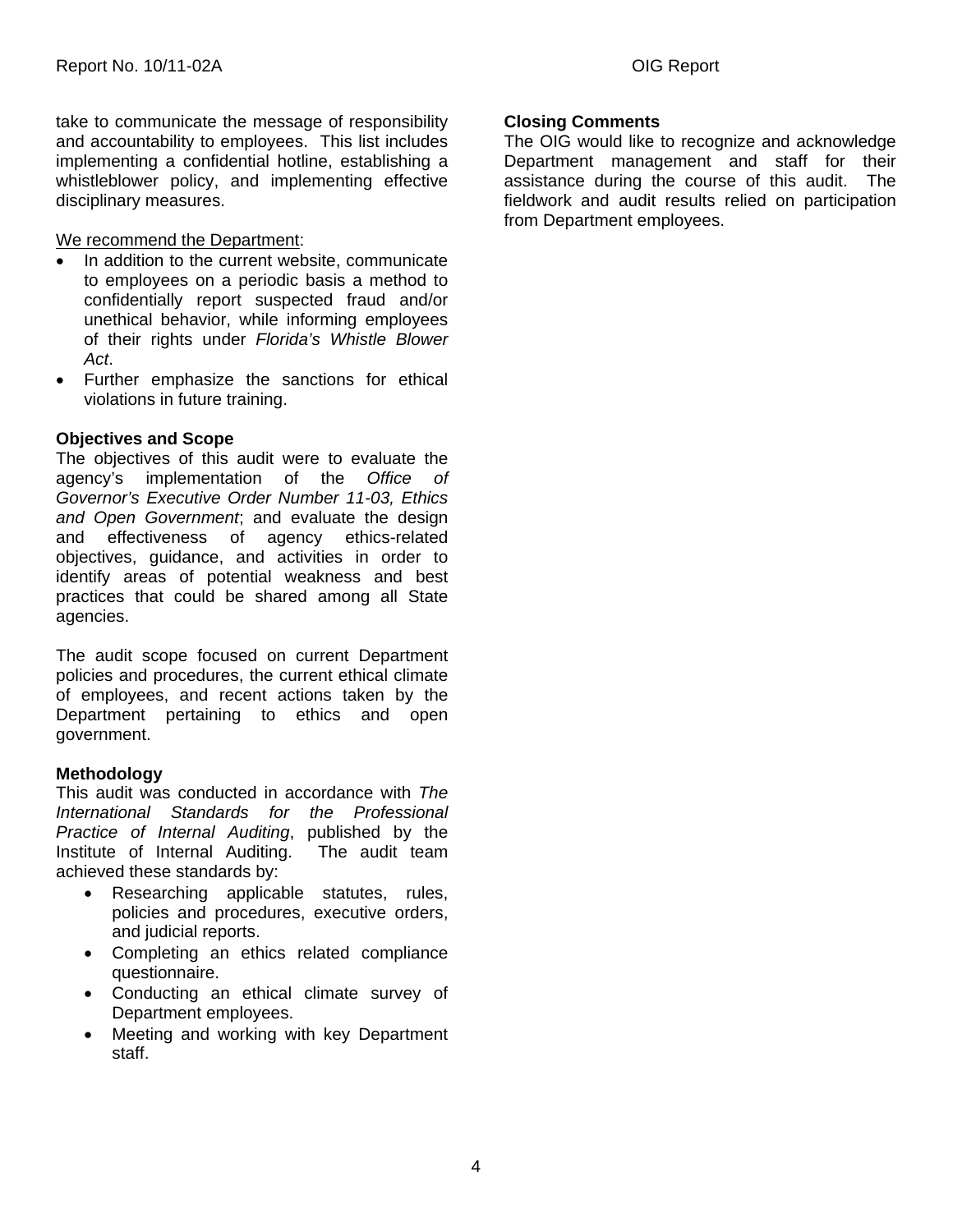# **FLORIDA DEPARTMENT OF EDUCATION**



**STATE BOARD OF EDUCATION**

*Members* **DR. AKSHAY DESAI MARK KAPLAN ROBERTO MARTÍNEZ JOHN R. PADGET KATHLEEN SHANAHAN** 





## **M E M O R A N D U M**

| TO:   | Ed Jordan, Inspector General                                                   |
|-------|--------------------------------------------------------------------------------|
| FROM: | Linda Champion, Deputy Commissioner<br>Lois S. Tepper, Interim General Counsel |
| RE:   | <b>Audit of Organizational Ethics</b><br>$(OIG 10/11-06A)$                     |
| DATE: | May 5, 2011                                                                    |

Response to Audit of Organizational Ethics

Finding One:

The Department of Education has not been directed to comply with Executive Order 11-03 by the State Board of Education, nor has the State Board of Education adopted any adjustments to the existing Code of Ethics to make it consistent with the new Code of Ethics contained in the Executive Order. The implementation of revisions is being done in a timely manner respectful of the desire to have a new Code of Ethics approved by a full State Board of Education. When all Board members have been appointed, the Code of Ethics will be presented for their approval and the Department will continue with implementation.

Finding Two:

The Department has provided ethics training to the Commissioner's Direct Reports on an annual basis in keeping with the Code of Ethics. The Department is in the process of creating computerbased training for Ethics and Open Government which will be available in the summer of 2011, and be required of all employees on an annual basis.

OFFICE OF THE GENERAL COUNSEL